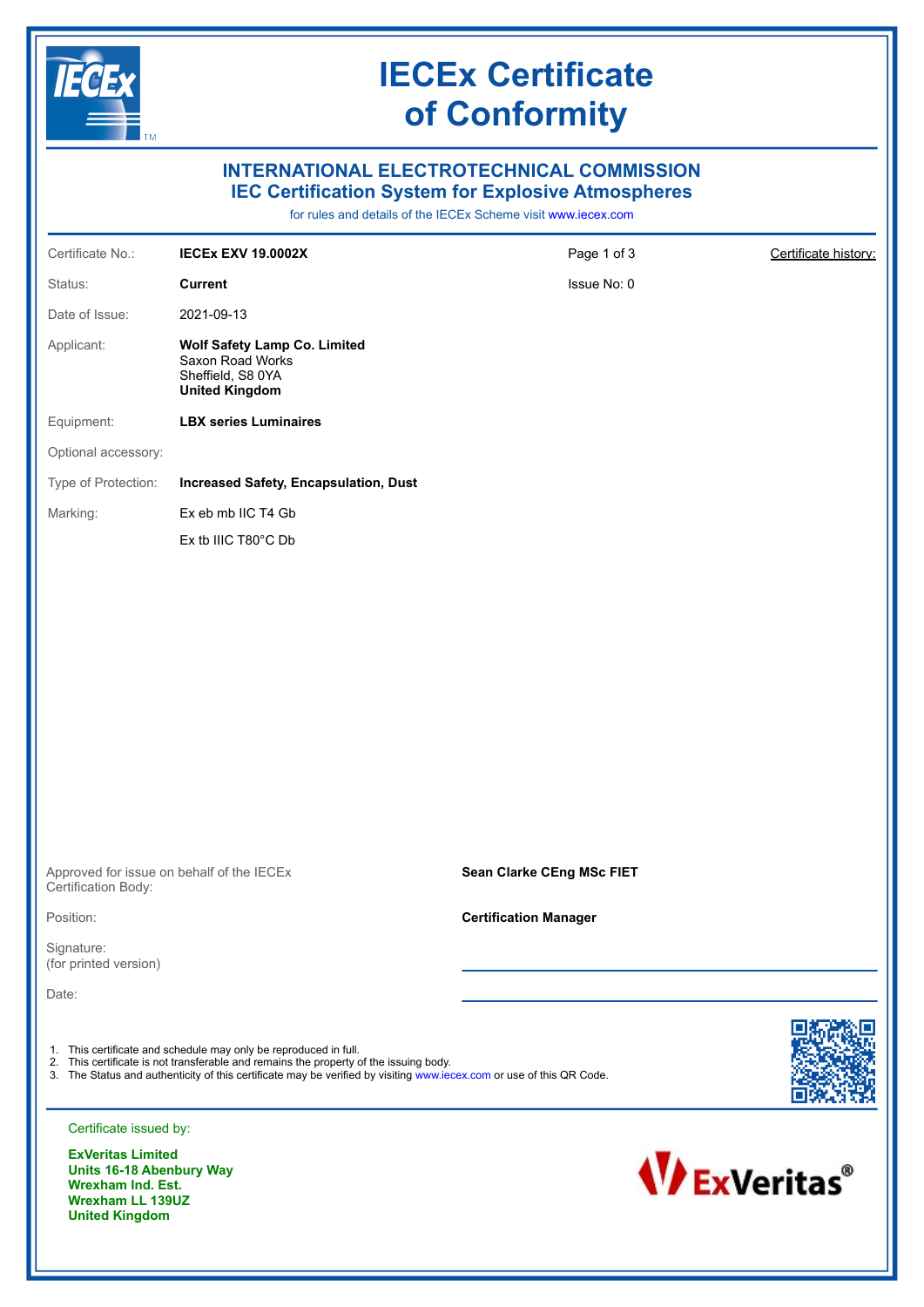

# **IECEx Certificate of Conformity**

| Certificate No.:                                                                                                                                                                                                                                                                                                                                                                                                                                                                                         | <b>IECEX EXV 19.0002X</b>                                                                             | Page 2 of 3 |  |  |
|----------------------------------------------------------------------------------------------------------------------------------------------------------------------------------------------------------------------------------------------------------------------------------------------------------------------------------------------------------------------------------------------------------------------------------------------------------------------------------------------------------|-------------------------------------------------------------------------------------------------------|-------------|--|--|
| Date of issue:                                                                                                                                                                                                                                                                                                                                                                                                                                                                                           | 2021-09-13                                                                                            | Issue No: 0 |  |  |
| Manufacturer:                                                                                                                                                                                                                                                                                                                                                                                                                                                                                            | <b>Wolf Safety Lamp Co. Limited</b><br>Saxon Road Works<br>Sheffield, S8 0YA<br><b>United Kingdom</b> |             |  |  |
| Additional<br>manufacturing<br>locations:                                                                                                                                                                                                                                                                                                                                                                                                                                                                |                                                                                                       |             |  |  |
| This certificate is issued as verification that a sample(s), representative of production, was assessed and tested and found to comply with the<br>IEC Standard list below and that the manufacturer's quality system, relating to the Ex products covered by this certificate, was assessed and<br>found to comply with the IECEx Quality system requirements. This certificate is granted subject to the conditions as set out in IECEx Scheme<br>Rules, IECEx 02 and Operational Documents as amended |                                                                                                       |             |  |  |
| <b>STANDARDS:</b><br>The equipment and any acceptable variations to it specified in the schedule of this certificate and the identified documents, was found<br>to comply with the following standards                                                                                                                                                                                                                                                                                                   |                                                                                                       |             |  |  |
| IEC 60079-0:2017<br>Edition: 7.0                                                                                                                                                                                                                                                                                                                                                                                                                                                                         | Explosive atmospheres - Part 0: Equipment - General requirements                                      |             |  |  |
| IEC 60079-18:2017<br>Edition: 4.1                                                                                                                                                                                                                                                                                                                                                                                                                                                                        | Explosive atmospheres - Part 18: Protection by encapsulation "m"                                      |             |  |  |
| IEC 60079-31:2013<br>Edition:2                                                                                                                                                                                                                                                                                                                                                                                                                                                                           | Explosive atmospheres - Part 31: Equipment dust ignition protection by enclosure "t"                  |             |  |  |
| IEC 60079-7:2017<br>Edition: 5.1                                                                                                                                                                                                                                                                                                                                                                                                                                                                         | Explosive atmospheres - Part 7: Equipment protection by increased safety "e"                          |             |  |  |
|                                                                                                                                                                                                                                                                                                                                                                                                                                                                                                          | This Certificate done not indicate compliance with safety and performance requirements                |             |  |  |

This Certificate **does not** indicate compliance with safety and performance requirements other than those expressly included in the Standards listed above.

### **TEST & ASSESSMENT REPORTS:**

A sample(s) of the equipment listed has successfully met the examination and test requirements as recorded in:

Test Report:

[GB/EXV/ExTR19.0004/00](https://www.iecex-certs.com/deliverables/REPORT/22490/view)

Quality Assessment Report:

[GB/BAS/QAR06.0017/10](https://www.iecex-certs.com/deliverables/REPORT/77343/view)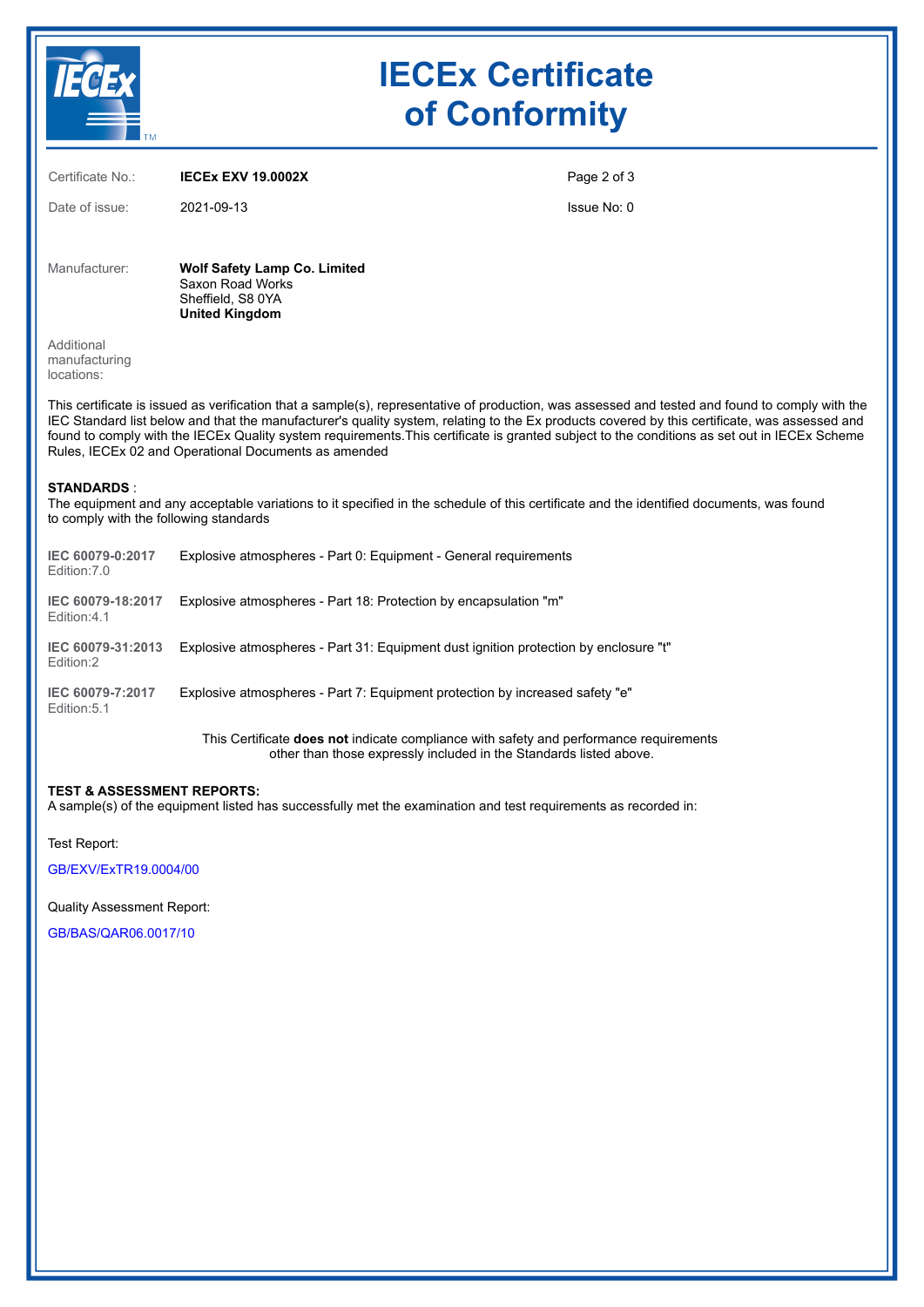

# **IECEx Certificate of Conformity**

Certificate No.: **IECEx EXV 19.0002X**

Date of issue: 2021-09-13

Page 3 of 3

Issue No: 0

### **EQUIPMENT:**

Equipment and systems covered by this Certificate are as follows:

The LBX series luminaires are LED bulkhead luminaires for use in gas Group IIC and dust Group IIIC dust and gas hazardous atmospheres. The equipment comprises of a powder coated aluminium enclosure with either two or four M20 x 1.5 threaded gland entries, two at either end, and a cover with a sealed glass window.The enclosures are IP66/67 rated.

Internally, the luminaire contains LED drivers, LED modules, linear optics, and terminal blocks for user connections. Feed through terminals are provided for ease of connection and chain linking of multiple units.

The luminaires are supplied in three distinct variants, the standard LBX\* versions contain only LED drivers, the LBX\*E versions contain LED drivers and an emergency driver and battery pack, and is maintained equipment. The LBXNE versions are non-maintained equipment which contain only the emergency system components.

The equipment is available with two supply voltage ranges and a variety of ambient ranges, see Annex for full product range.

#### **SPECIFIC CONDITIONS OF USE: YES as shown below:**

- Cable entries into the equipment shall utilise suitably certified cable glands and shall provide a minimum degree of protection of IP66 or IP67 (dependent on the installation environment).
- Unused cable entry apertures shall be closed with suitably certified blanking plugs which provide a minimum degree of protection of IP66 or IP67 (dependent on the installation environment).
- When used in potentially hazardous dust atmospheres, the equipment shall be installed so as to minimize the risk from electrostatic discharge. In particular, the equipment shall not be installed where there is a likelihood of there being a static generating mechanism, such as steam generation or fast moving particles over the surface of the equipment.
- • The equipment shall only be used with a power source having a prospective short circuit current which does not exceed 1500A. Emergency versions: The battery pack must not be replaced in or transported through a hazardous area (unless the area is shown to be non-hazardous)

#### **Annex:**

[IECEx EXV 19.0002X Annex 0 LBX.pdf](https://www.iecex-certs.com/deliverables/CERT/17826/view)